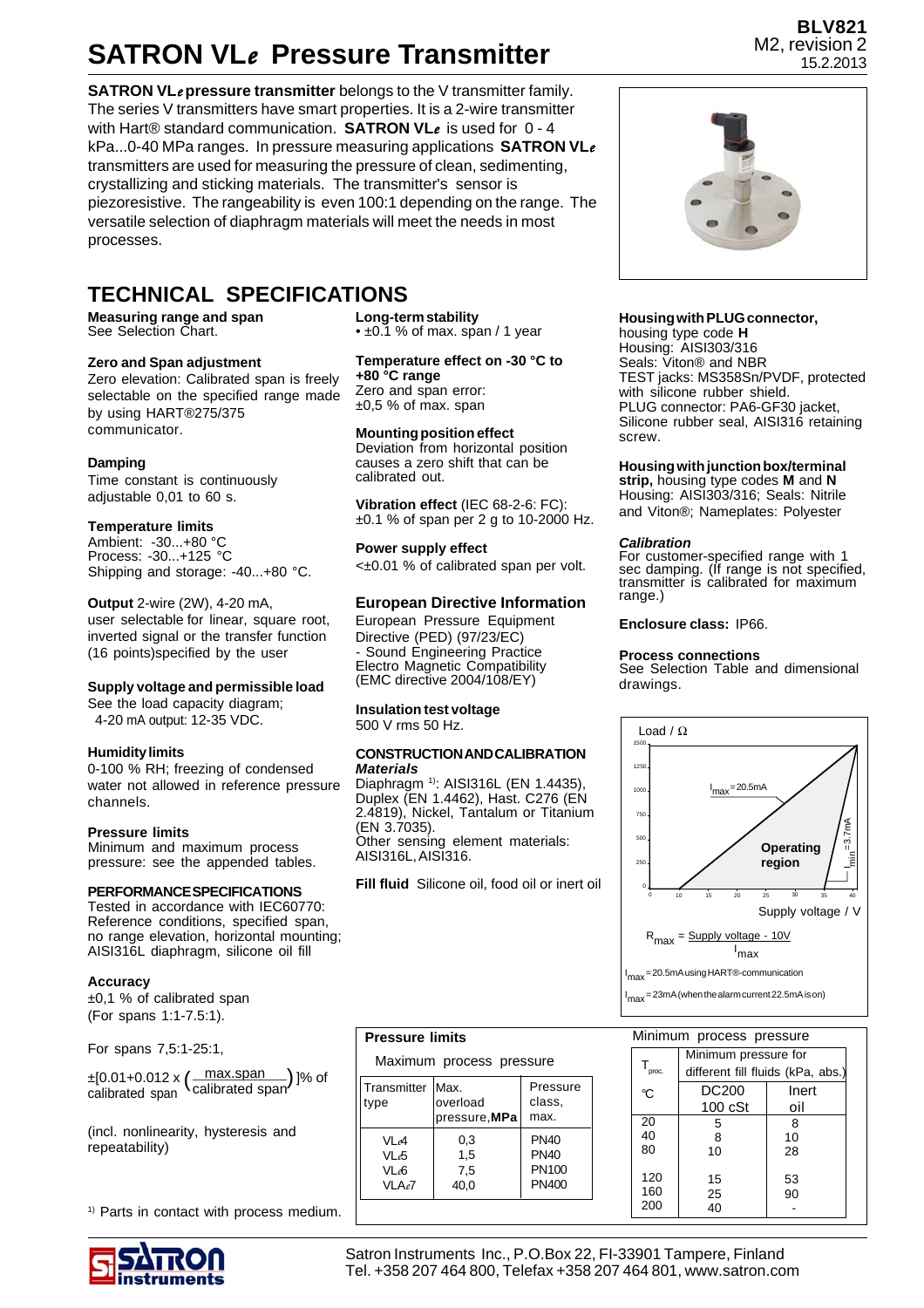### **Electrical connections**

Housing with PLUG connector, code **H** PLUG connector, connector type DIN 43650 model AF; Pg9 gland for cable; wire cross-section 0,5...1,5 mm<sup>2</sup>. Housing with junction box/terminal strip**,** code **M** M16x1.5 inlet; screw terminals for

0,5...2,5 mm<sup>2</sup> wires **Product Certifications**

### **European Directive Information**

**Electro Magnetic Compatibility (EMC directive 2004/108/EC)** All pressure transmitters

**Atex Directive (94/9/EC)** Satron Instruments Inc. complies with the ATEX Directive.

**European Pressure Equipment Directive (PED) (97/ 23/EC)**

All Pressure Transmitters : - Sound Engineering Practice

### **Hazardous Locations Certifications**

### **European Certifications**

ATEX Intrinsic Safety

Certification No. : DNV-2007-OSL-ATEX- 1346X

 $\langle \xi_{\mathbf{X}} \rangle$  II 1 GD T135°C EEx ia II C T4 -20°C  $\leq$  Tamb  $\leq$  50°C  $\langle \mathbf{F}_{\mathbf{x}} \rangle$  II 2 GD T135°C EEx ia II C T4 -20°C  $\leq$  Tamb  $\leq$  50°C

Input Parameters :

 $U_i = 28 V$ l<sub>i</sub> = 93 mA  $P_i = 0.651 W$  $\mathrm{C_{i}}$  = 5 nF  $L_i = 0.2$  mH

### **Special Conditions for Safe Use (X) :**

The enclosure with plastic window and the plastic DIN43650 connector must not be installed in potentially explosive atmosphere requiring category 1 apparatus.

The non-conducting surface of the sensor element may be charged by the flow of non-conducting media, so there may be electrostatic hazard with IIC-gases. These units should be marked 2 GD. The equipment shall be installed and connected according to the manufacturers instructions.



#### **Weight**

| <b>MOUNTING</b><br><b>TYPE</b> | Weight / kg<br><b>EXTENSION CODE</b> |     |     |     |     |
|--------------------------------|--------------------------------------|-----|-----|-----|-----|
|                                | 0                                    | 2   |     | 6   |     |
|                                | <b>DN50</b>                          | 3.3 | 3.9 | 4.1 | 4.3 |
| Flange                         | DN80                                 | 5.6 | 6.8 | 6.9 | 7.3 |
| SA (Sandvik)                   |                                      |     | 3.0 | 4.2 | 5.3 |
| Tx (Tri-Clamp)                 |                                      | 0.7 |     |     |     |
| <b>BA (M45x2)</b>              |                                      | 0.7 |     |     |     |
| <b>UA</b> (Varivent)           |                                      | 0,7 |     |     |     |
| VA. VB. WA. WB                 |                                      | 0.7 |     |     |     |

Types **M** and **N:** add 0,5 kg to the specified weights.



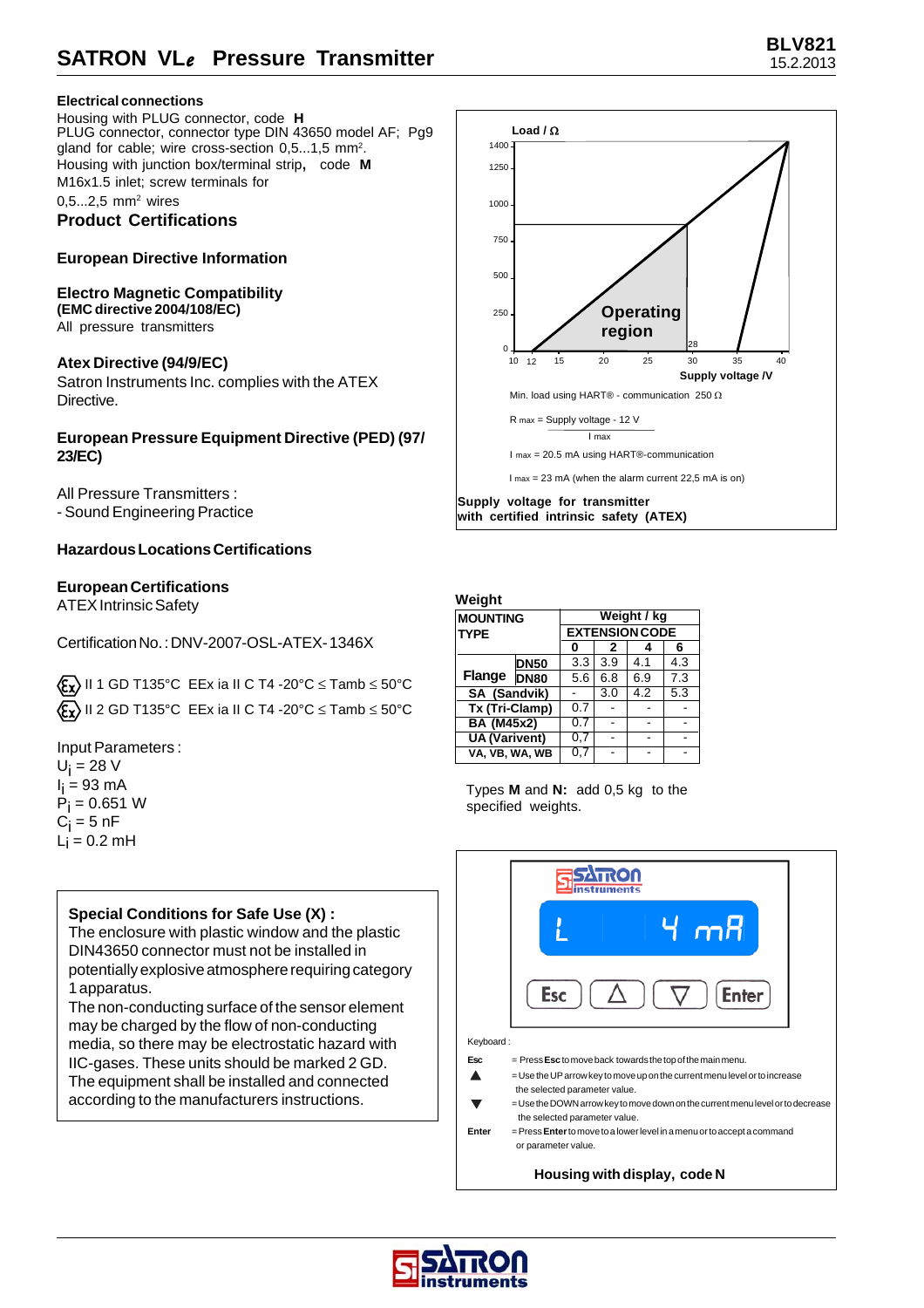# **BLV821 SATRON VL***e* **Pressure Transmitter** 15.2.2013









| <b>FLANGE</b>      | Flange<br>dimensions |     | <b>Holes</b>                 |     |                  | Extens. |                          |
|--------------------|----------------------|-----|------------------------------|-----|------------------|---------|--------------------------|
| <b>SIZE</b>        | b                    | D   | $\boldsymbol{\textsf{Od}}_4$ | Pcs | $\mathbf{d}_{2}$ | k       | $\emptyset$ d -0.2       |
| ISO DN25 PN40      | 18                   | 115 | 68                           | 4   | 14               | 85      | 48                       |
| ISO DN50 PN40      | 20                   | 165 | 102                          | 4   | 18               | 125     | 51                       |
| ISO DN80 PN40      | 24                   | 200 | 138                          | 8   | 18               | 160     | 73                       |
| ISO DN100 PN40     | 24                   | 235 | 162                          | 8   | 22               | 190     | 73                       |
| ANSI 1" 150 lbs    | 15                   | 108 | 51                           | 4   | 16               | 79.4    | -                        |
| ANSI 1" 300 lbs    | 18                   | 124 | 51                           | 4   | 20               | 88.9    | $\overline{\phantom{0}}$ |
| ANSI 2" 150 lbs    | 23                   | 152 | 92                           | 4   | 20               | 120.6   | 51                       |
| ANSI 2" 300 lbs    | 25                   | 165 | 92                           | 8   | 20               | 127     | 51                       |
| ANSI 3" 150 lbs    | 26                   | 191 | 127                          | 4   | 20               | 152.4   | 73                       |
| ANSI 3" 300 lbs    | 31                   | 210 | 127                          | 8   | 23               | 168.3   | 73                       |
| ANSI 4" 150 lbs    | 26                   | 229 | 157                          | 8   | 20               | 190.5   | 73                       |
| ANSI 4" 300 lbs    | 34                   | 254 | 157                          | 8   | 23               | 200     | 73                       |
| <b>JIS 10K-50</b>  | 16                   | 155 | 96                           | 4   | 19               | 120     | 51                       |
| <b>JIS 40K-50</b>  | 26                   | 165 | 105                          | ৪   | 19               | 130     | 51                       |
| <b>JIS 10K-80</b>  | 18                   | 185 | 126                          | 8   | 19               | 150     | 73                       |
| <b>JIS 40K-80</b>  | 32                   | 210 | 140                          | 8   | 23               | 170     | 73                       |
| <b>JIS 10K-100</b> | 18                   | 210 | 151                          | 8   | 19               | 175     | 73                       |
| <b>JIS 40K-100</b> | 36                   | 250 | 165                          | 8   | $\overline{25}$  | 205     | 73                       |



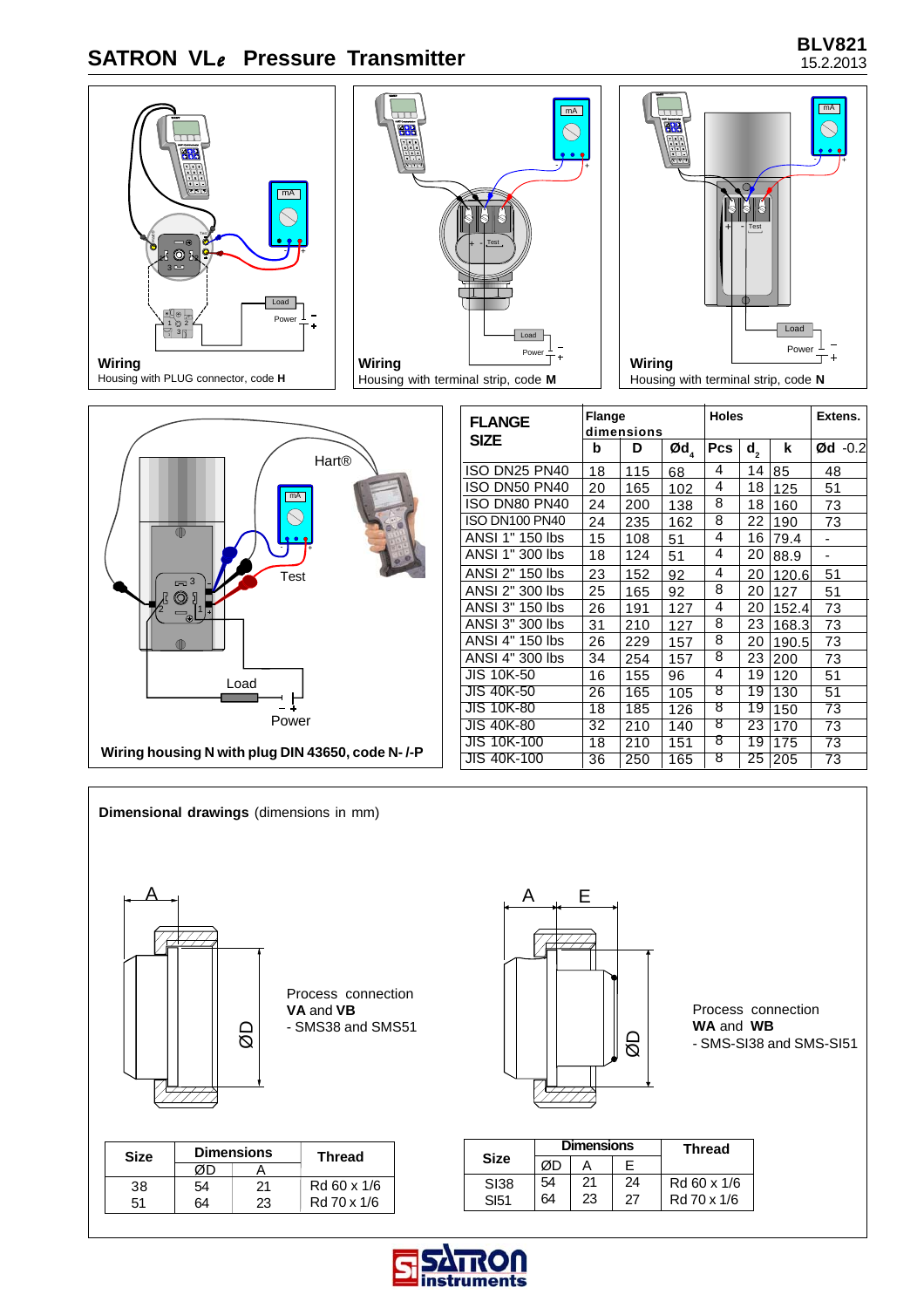## **BLV821 BLV821 BLV821 BLV821**



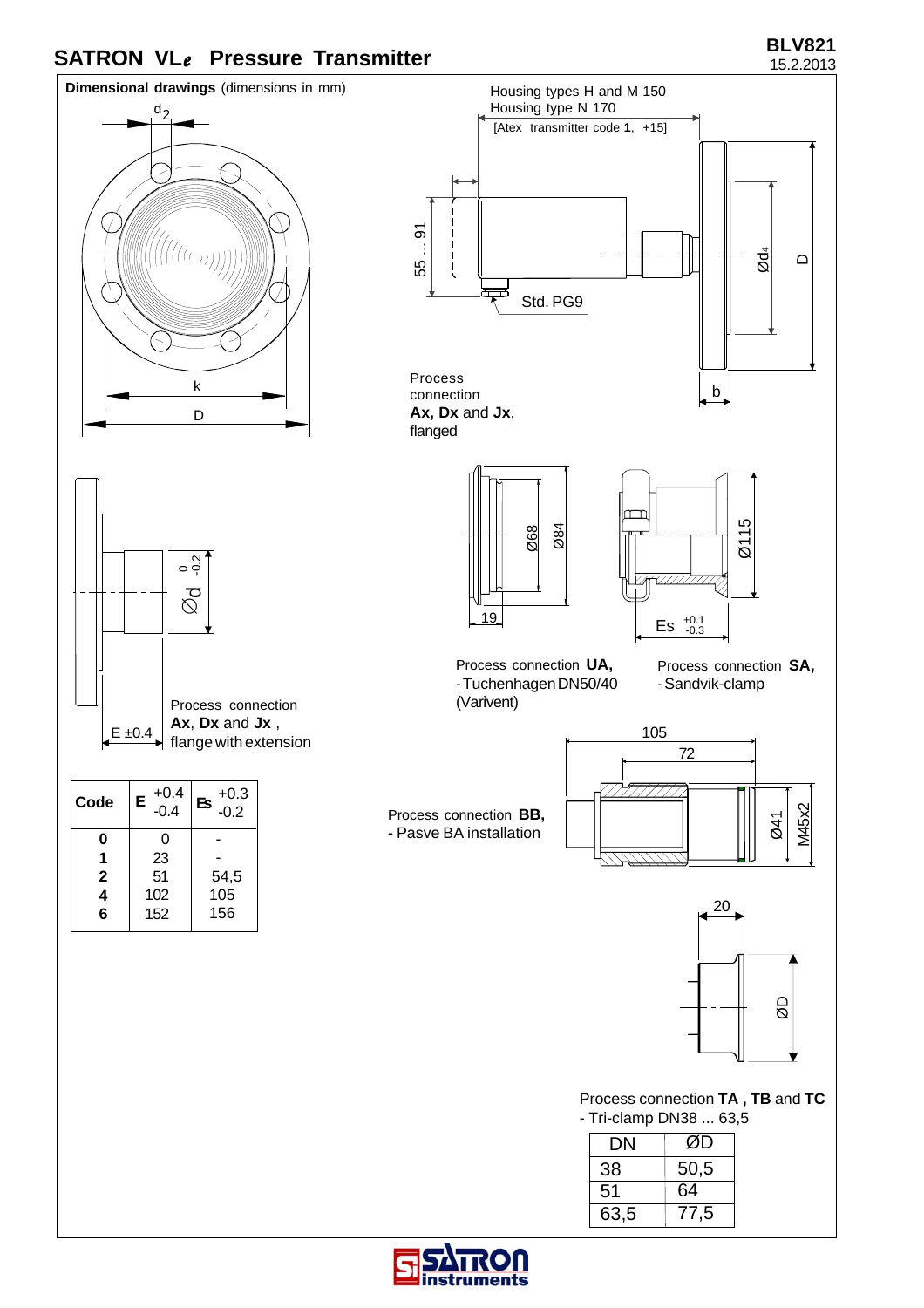## **BLV821 BLV821 BLV821 BLV821**